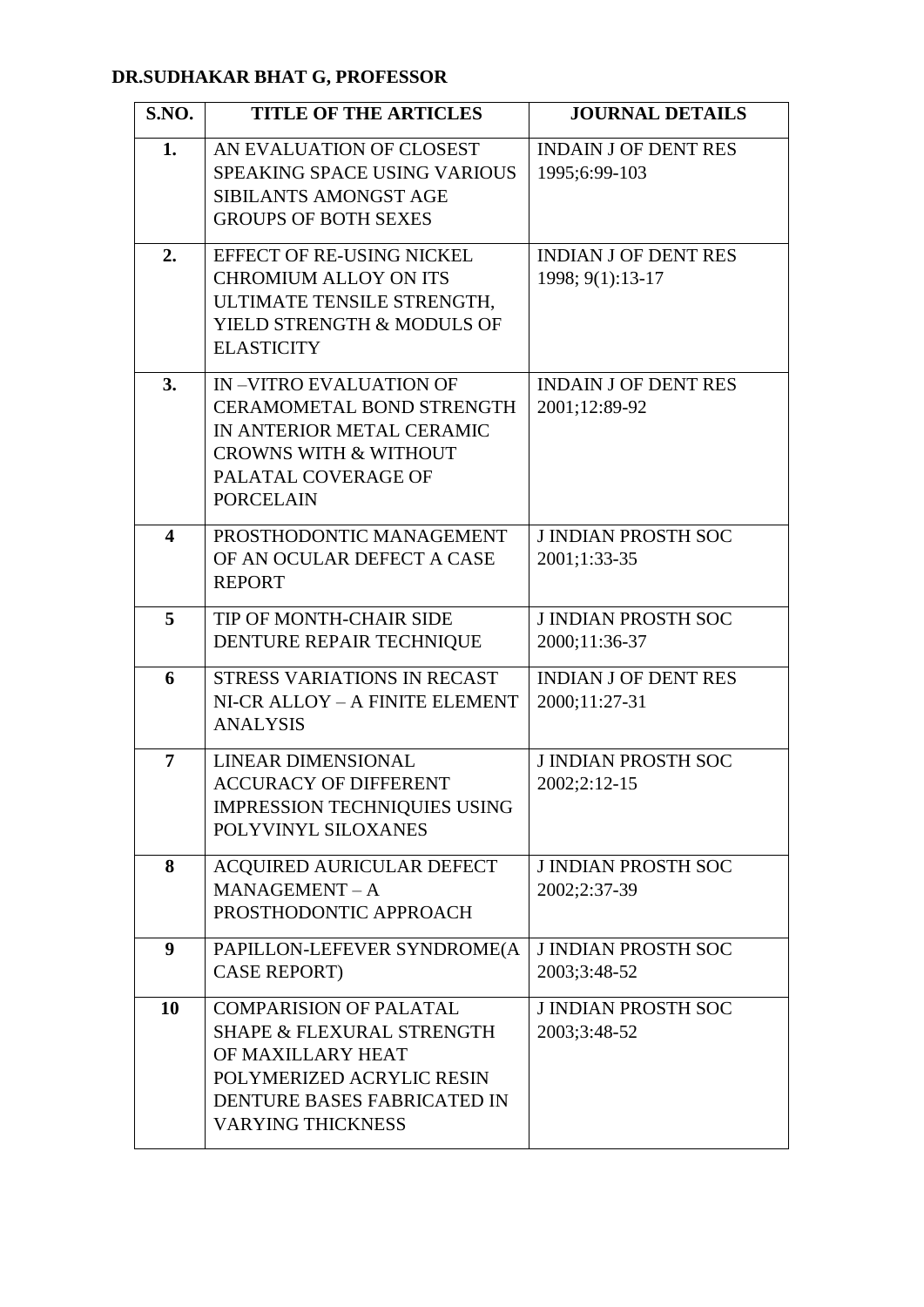| 11 | <b>AESTHETIC POST MATERIALS</b>                                                                                                                                                                   | <b>J INDIAN PROSTH SOC</b><br>2005;5:122-125                |
|----|---------------------------------------------------------------------------------------------------------------------------------------------------------------------------------------------------|-------------------------------------------------------------|
| 12 | <b>SHADE MATCHING IN FIXED</b><br>PROSTHODONTICS USING<br><b>INSTRUCTUAL COLOR</b><br><b>MEASUREMENTS &amp; COMPUTERS</b>                                                                         | <b>J INDIAN PROSTH SOC</b><br>2007;7:179-183                |
| 13 | <b>COMPARATIVE EVALUATION OF</b><br>DIMENSIONAL ACCURACY OF<br><b>ADDITION SILICON &amp;</b><br><b>CONDENSATION SILICON</b><br><b>IMPRESSION MATERIAL-AN</b><br><b>INVITRO STUDY</b>              | <b>J OF NEPAL DENT ASSOC</b><br>2009;10:88-96               |
| 14 | <b>IATROGENIC COMPLICATIONS OF</b><br><b>IMPLANT DENTISTRY</b>                                                                                                                                    | <b>J INDIAN PROSTH SOC</b><br>2006;19-21                    |
| 15 | <b>COMPARISION OF MARGINAL</b><br><b>ACCURACY OF INTRRIM</b><br><b>RESTORATIONS FABRICATED</b><br>FROM AUTOPOLYMERISING<br><b>ACRYLIC RESIN-AN IN VITRO</b><br><b>STUDY</b>                       | <b>J OF PEARLDENT</b><br>20133;4:18-28                      |
| 16 | <b>COMPARISION EFFICACY OF</b><br>CHLORHEXIDINE DIGLUCONATE<br>& HYDROGENPEROXIDE<br><b>SOLUTION ON THE ADHERENCE</b><br>OF CANDIDA ALBICANS TO<br>DENTURE SOFT LINER-AN IN<br><b>VITRO STUDY</b> | J OF PEARLDENT 2012;3:36-<br>45                             |
| 17 | <b>MULTIDISCIPLINARY</b><br><b>MANAGEMENT OF A PATIENT</b><br>WITH HYPODONTIA &<br><b>TRANSPOSED MADIBULAR</b><br><b>CANINE- A CASE REPORT</b>                                                    | ORTHODONTIC JOURNAL<br>OF NEPAL 2012;2:47-50                |
| 18 | ANDREW'S BRIDGE SYSTEM: AN<br><b>AESTHETIC &amp; FUNCTIONAL</b><br>OPTION FOR REHABILITATION OF<br><b>COMPROMISED MAXILLARY</b><br><b>ANTERIOR DENTITION</b>                                      | <b>BMJ CASE REP</b><br>2014.DOI:10.1136/BCR-2014-<br>203988 |
| 19 | <b>COMPARISOIN OF OBTURATOR</b><br>PROTHESIS FABRICATED USING<br>DIFFERENT TECHNIQUES & ITS<br>EFFECT ON THE MANAGEMENT<br>OF HEMIPALATOMAXILLECTOMY<br><b>PATIENT</b>                            | <b>BMJ CASE REP</b><br>2014.DOI:10.1136/BCR-2014-<br>204088 |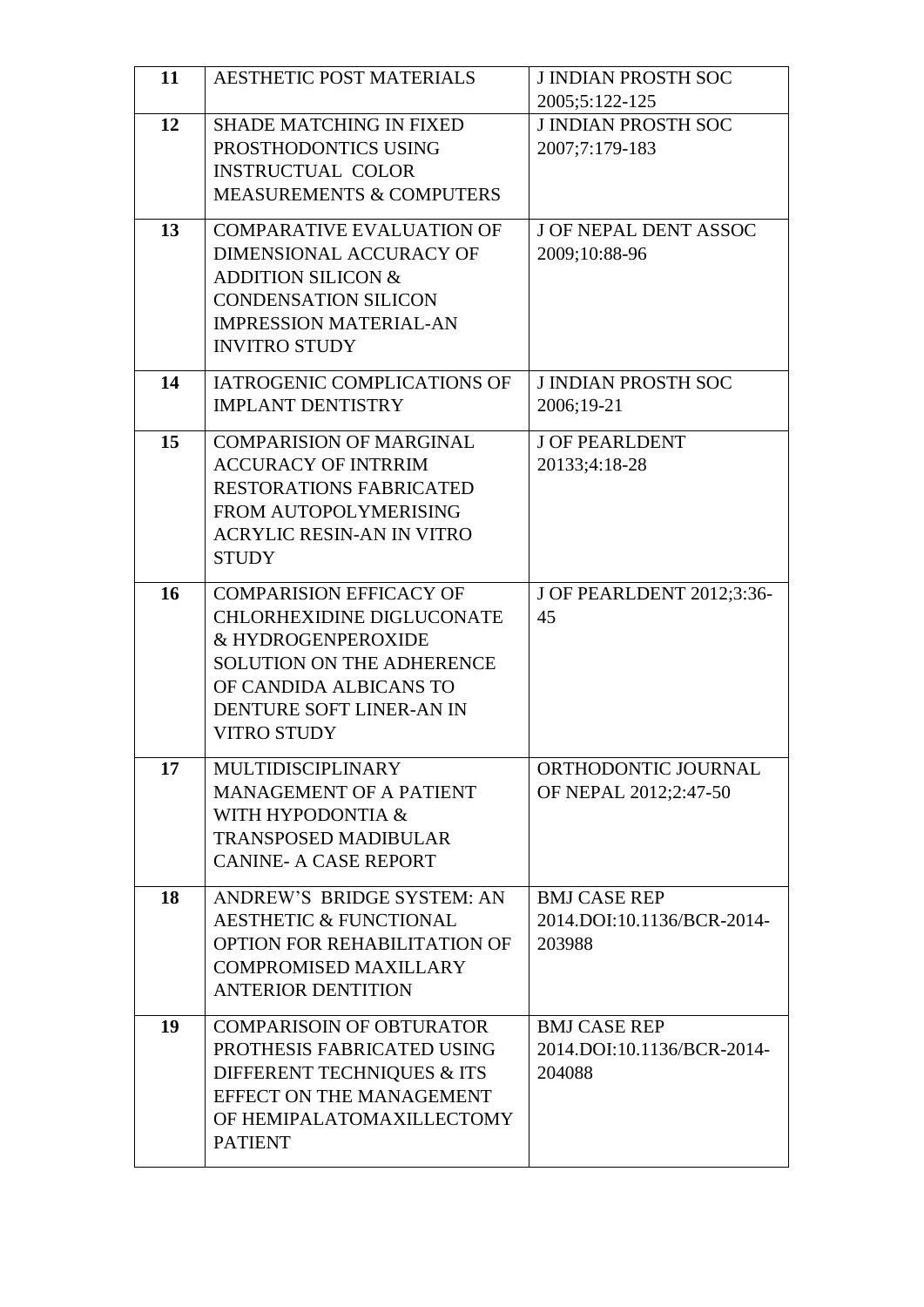| 20 | <b>CROSS-ARCH ARRANGEMENT IN</b><br><b>COMPLETE DENTURE PROSTHESIS</b><br>TO MANAGE AN EDENTULOUS                                             | <b>BMJ CASE REP</b><br>2014.DOI:10.1136/BCR-2013-<br>203065                                        |
|----|-----------------------------------------------------------------------------------------------------------------------------------------------|----------------------------------------------------------------------------------------------------|
|    | PATIENT WITH ORAL SUBMUCOUS<br><b>FIBROSIS &amp; ABNORMAL JAW</b><br><b>RELATION</b>                                                          |                                                                                                    |
| 21 | SPRING CANTILEVER: WHEN &<br>WHY-A CLINICAL REPORT                                                                                            | <b>USS CASE REPORTS &amp;</b><br>REVIEWS 2014;1:1-4                                                |
| 22 | <b>OCULAR PROSTHESIS: AN</b><br><b>ESTHETIC SOLUTIONS</b>                                                                                     | <b>INT J OF CURRENT</b><br>RESEARCH 2014;6:854-8859                                                |
| 23 | REVISITING THE SIMPLE COST-<br>EFFECTIVE NONINVASIVE,<br><b>ESTHETICALLY ACCEPTABLE</b><br><b>AURICULAR PROSTHESIS:CASE</b><br><b>REPORT</b>  | <b>INT J PREV CLIN DENT</b><br>RESEARCH 2017;4(2):1-5                                              |
| 24 | <b>ESTHETIC AND FUNCTIONAL</b><br>REHABILITATION OF MAXILLA<br>WITH MULTIPLE PALATAL<br>DEFECTS USING SPEECH AID<br>PROSTHESIS: A CASE REPORT | <b>INT J ORAL CARE</b><br><b>RESEARCH</b><br>2017(ACCEPTED)                                        |
| 25 | <b>GINGIVAL VENEER:NON-</b><br><b>ESTHETIC TO ESTHETIC SMILE</b>                                                                              | E-ISSN:2279-0853, P-<br>ISSN:2279-0861.VOLUME 13,<br><b>ISSUE 11 VER.IV</b><br>(NOV.2014), PP26-29 |

## **DR. ABHILASH A, PROFESSOR**

| S.NO. | <b>TITLE OF THE ARTICLES</b>                                                                                                                                                                 | <b>JOURNAL DETAILS</b>                                                                                                                      |
|-------|----------------------------------------------------------------------------------------------------------------------------------------------------------------------------------------------|---------------------------------------------------------------------------------------------------------------------------------------------|
| 1.    | <b>COMPARISON OF CANDIDAL</b><br><b>GROWTH &amp; CHLORHEXIDINE</b><br><b>EFFICACY ON COMPLETE</b><br>DENTURE-BIOFILMS OF PATIENTS<br>WITH & WITHOUT DENTURE<br>STOMATITIS - AN IN VIVO STUDY | <b>ANNALS OF MEDICAL AND</b><br><b>HEALTH SCIENCES</b><br><b>RESEARCH   NOVEMBER-</b><br><b>DECEMBER 2019   VOL 9  </b><br>ISSUE 6   748-53 |
| 2.    | <b>CONNECTORS AND</b><br><b>ATTACHMENTS IN ORAL</b><br><b>REHABILITATION</b>                                                                                                                 | <b>JOURNAL OF DR. NTR</b><br>UNIVERSITY OF HEALTH<br>SCIENCES 2013;2(3): 222-<br>226                                                        |
| 3.    | <b>REHABILITATION OF AN</b><br><b>INFECTED EYE WITH AN</b><br>ACRYLIC BALL IMPLANT AND A<br><b>CUSTOM MADE SCLERAL</b><br><b>OCULAR PROSTHESIS</b>                                           | <b>J INDIAN PROSTHODONT</b><br>SOC (JULY-SEPT 2013)<br>13(3):343-347                                                                        |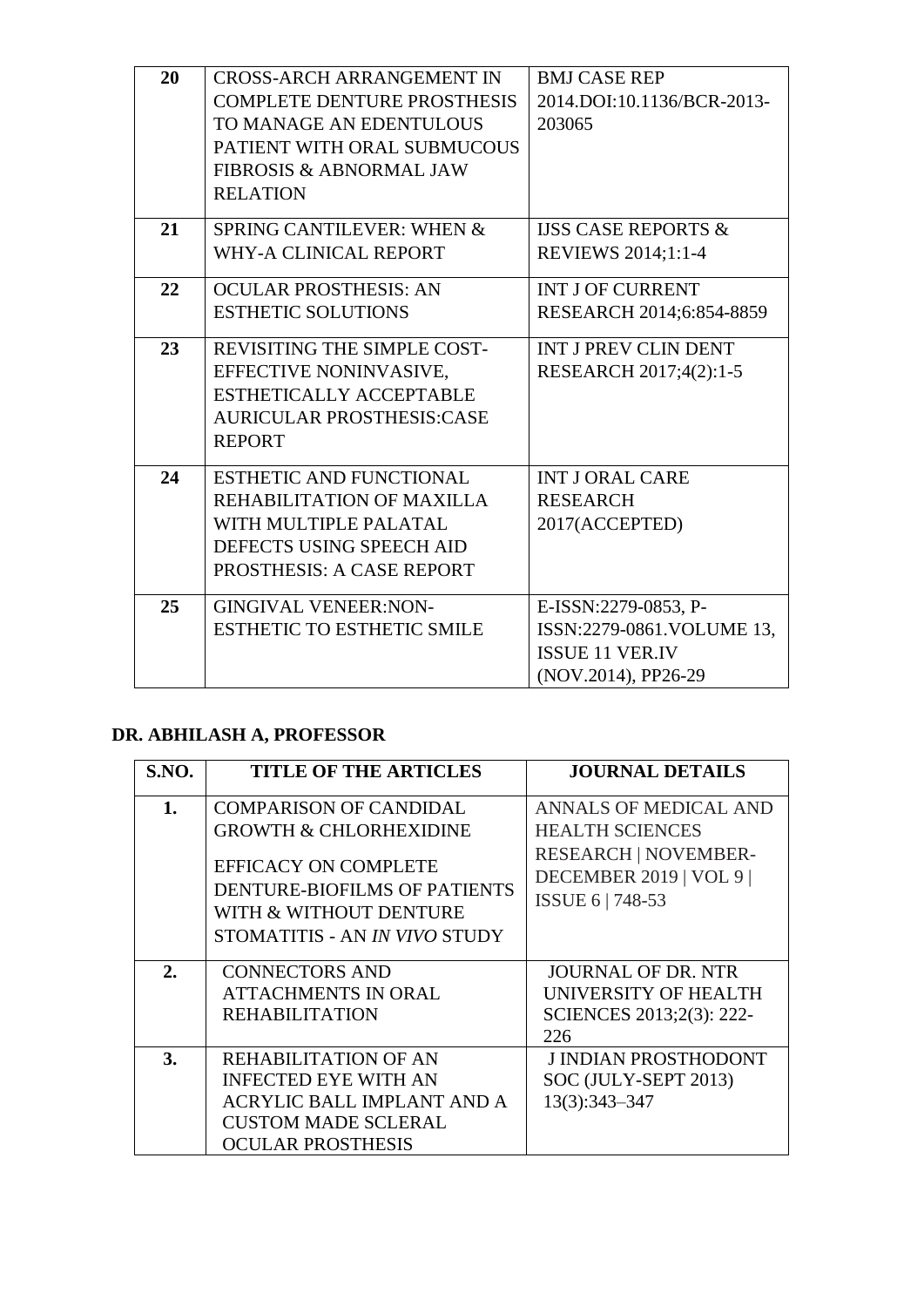|   | PORCELAIN LAMINATE             | $KDJ - VOL. 36 \cdot NO. 3 \cdot JULY$ |
|---|--------------------------------|----------------------------------------|
|   | <b>VENEERS-THE CURRENT</b>     | 2013, 175-179                          |
|   | <b>CONCEPTS</b>                |                                        |
| 5 | TOOTH SUPPORTED MAGNET         | KDJ - VOL.33, NO. 2,                   |
|   | RETAINED OVER DENTURE          | APRIL 2010,97-99                       |
| 6 | <b>PROSTHETIC</b>              | <b>J INDIAN PROSTHODONT</b>            |
|   | REHABILITATION OF ORO-         | SOC (OCT-DEC 2011)                     |
|   | <b>NASAL DEFECT</b>            | 11(4):242-245123                       |
|   | <b>RESECTIVE OSSEOUS</b>       | JIDA, VOL 4, NO 12,                    |
|   | <b>SURGERY: A TOOL IN</b>      | DECEMBER 2010, 474-476                 |
|   | <b>RESTORING SMILE- A CASE</b> |                                        |
|   | <b>REPORT</b>                  |                                        |

## **DR.SRINIDHI BHAT, READER**

| S.NO. | <b>TITLE OF THE ARTICLES</b>                                                                                                                                                                   | <b>JOURNAL DETAILS</b>                                                  |
|-------|------------------------------------------------------------------------------------------------------------------------------------------------------------------------------------------------|-------------------------------------------------------------------------|
| 1.    | <b>COMPARISON OF MASTICATORY</b><br>EFFICIENCY, PATIENT<br>SATISFACTION FOR SINGLE, TWO,<br>AND THREE IMPLANTS<br><b>SUPPORTED OVERDENTURE IN</b><br>THE SAME PATIENT: A PILOT<br><b>STUDY</b> | <b>J INDIAN PROSTHODONT</b><br><b>SOC. 2016 APR-</b><br>JUN;16(2):182-6 |
| 2.    | <b>SINGLE IMPLANT SUPPORTED</b><br><b>MANDIBULAR OVERDENTURE: A</b><br>LITERATURE REVIEW.                                                                                                      | <b>J INDIAN PROSTHODONT</b><br>SOC. 2016 JAN-<br>MAR;16(1):75-82        |
| 3.    | <b>RECUURENT HERPETIC</b><br>GINVIVOSTOMATITIS-<br><b>MASQUERADING AS NUG</b>                                                                                                                  | <b>BUJOD VOL 4 ISSUE 2 MAY</b><br>2014 72-75                            |

# **DR.SWARUP SHETTY A, READER**

| <b>S.NO.</b> | <b>TITLE OF THE ARTICLES</b>     | <b>JOURNAL DETAILS</b>       |
|--------------|----------------------------------|------------------------------|
|              |                                  |                              |
| 1.           | ASSESSMENT OF PROGNOSIS OF       | <b>J RES ADV DENT</b>        |
|              | DENTAL IMPLANTS IN DIABETIC      | 2018;8:2:148-151             |
|              | <b>PATIENTS</b>                  |                              |
| 2.           | <b>EVALUATION OF CLINICAL</b>    | <b>J OF ADVANCED MEDICAL</b> |
|              | PERFORMANCE OF REMOVABLE         | AND DENTAL SCIENCES          |
|              | <b>PARTIAL DENTURES:AN</b>       | RESEARCH/VOL.5/ISSUE         |
|              | <b>INSTITUTIONAL BASED STUDY</b> | 2/FEB-2017                   |
| 3.           | EFFECT OF SMOKING ON DENTAL      | <b>J RES ADV DENT</b>        |
|              | <b>IMPLANT SURVIVAL RATE:A</b>   |                              |
|              |                                  | 2017;61S:75-78               |
|              | RETROSPECTIVE STUDY              |                              |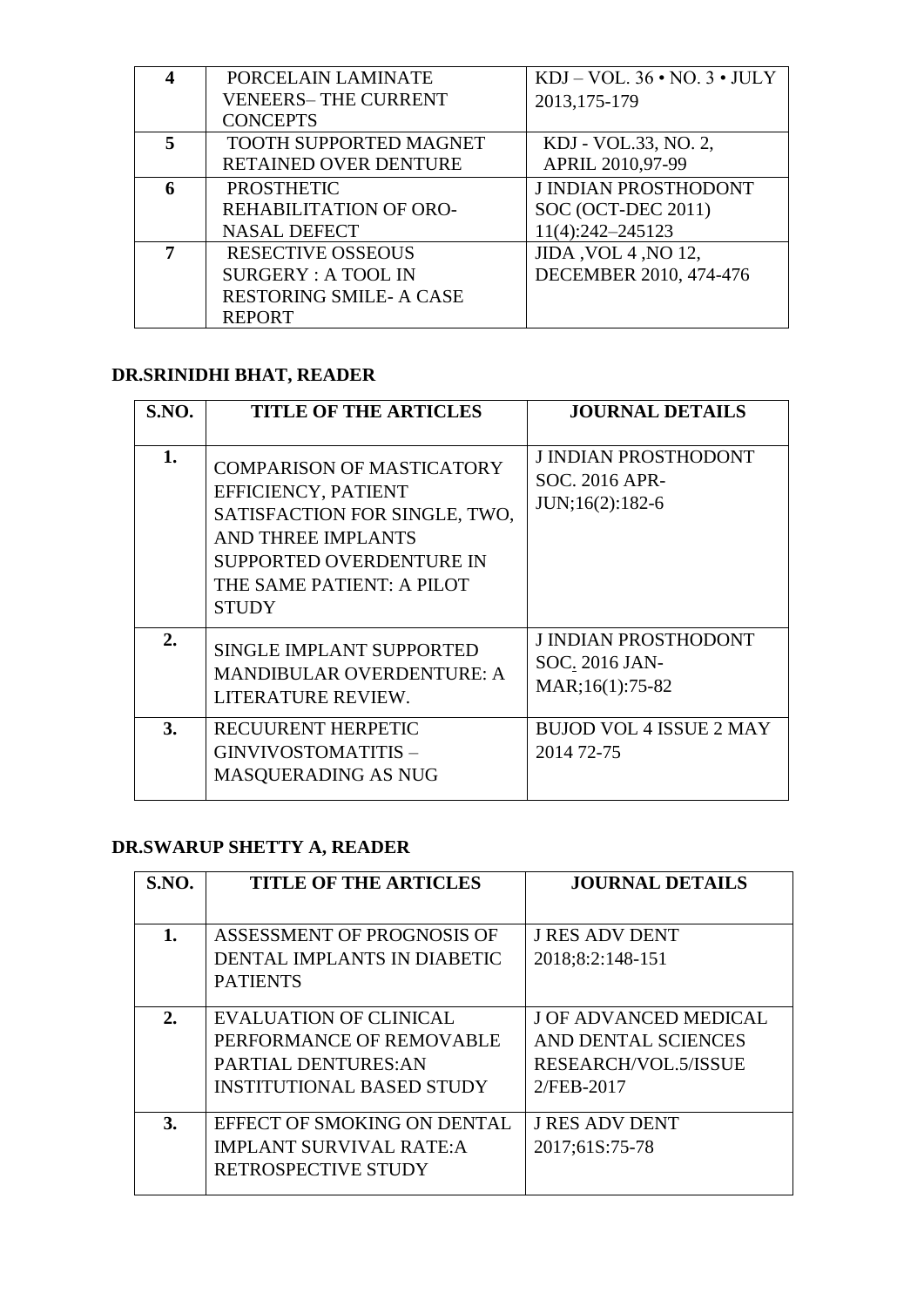|    | <b>COMPARATIVE EVALUATION OF</b> | INTERNATIONAL JOURANL        |
|----|----------------------------------|------------------------------|
|    | <b>TENSILE AND COMPRESSIVE</b>   | OF DENTISTRY AND ORAL        |
|    | STRENGTH OF CENTION N AND        | SCIENCE 2021;8(8):3670-3673  |
|    | <b>RESIN MODIFIED GLASS</b>      |                              |
|    | <b>IONOMER CEMENTS</b>           |                              |
|    |                                  |                              |
| 5. | <b>EVALUATION FOR SURVIVAL</b>   | <b>INTERNATIONAL JOURANL</b> |
|    | <b>RATE OF IMPLANTS IN</b>       | OF DENTISTRY AND ORAL        |
|    | MEDICALLY COMPROMISED            | SCIENCE 2021;8(8):3674-3677  |
|    | <b>INDIVIDUALS</b>               |                              |
|    |                                  |                              |

## **DR.SHILPA SHETTY, READER**

| <b>S.NO.</b>            | <b>TITLE OF THE ARTICLES</b>        | <b>JOURNAL DETAILS</b>       |
|-------------------------|-------------------------------------|------------------------------|
|                         |                                     |                              |
| 1.                      | <b>EVALUATION FOR SURVIVAL</b>      | INTERNATIONAL JOURANL        |
|                         | <b>RATE OF IMPLANTS IN</b>          | OF DENTISTRY AND ORAL        |
|                         | MEDICALLY COMPROMISED               | SCIENCE 2021;8(8):3674-3677  |
|                         | <b>INDIVIDUALS</b>                  |                              |
| 2.                      | ASSESSMENT OF PROGNOSIS OF          | <b>J RES ADV DENT</b>        |
|                         | DENTAL IMPLANTS IN DIABETIC         | 2018;8:2:148-151             |
|                         | <b>PATIENTS</b>                     |                              |
| 3.                      | EFFECT OF SMOKING ON DENTAL         | <b>J RES ADV DENT</b>        |
|                         | <b>IMPLANT SURVIVAL RATE:A</b>      | 2017;61S:75-78               |
|                         | RETROSPECTIVE STUDY                 |                              |
|                         |                                     |                              |
| $\overline{\mathbf{4}}$ | <b>FINITE ELEMENT STRESS</b>        | <b>GLOBAL JOURNAL FOR</b>    |
|                         | ANALYSIS OF CIRCUMFERENTIAL         | <b>RESEARCH ANALYSIS</b>     |
|                         | <b>CLASP USING ACETAL RESIN AND</b> | VOLUME-4, ISSUE-9-           |
|                         | <b>CHROME COBALT AS CLASP</b>       | 2015. ISSN NO 2277-8160      |
|                         | <b>MATERIAL</b>                     |                              |
| 5.                      | A STUDY TO ISOLATE AND              | <b>INTERNATIONAL JOURNAL</b> |
|                         | SPECIATE CANDIDA IN COMPLETE        | OF CURRENT RESEARCH,         |
|                         | DENTURE WEARERS AND ITS             | VOL. 9, ISSUE, 06, PP.52675- |
|                         | <b>RELATION TO DENTURE HYGIENE</b>  | 52679, JUNE, 2017            |
|                         |                                     |                              |

## **DR.SYEDA AMTUL HASEEB, READER**

| <b>S.NO.</b> | <b>TITLE OF THE ARTICLES</b>                                                                                                                                | <b>JOURNAL DETAILS</b>                                                |
|--------------|-------------------------------------------------------------------------------------------------------------------------------------------------------------|-----------------------------------------------------------------------|
|              | <b>COMPARATIVE EVALUATION OF</b><br><b>IMPLANT STABILITY, INSERTION</b><br>TORQUE, AND IMPLANT<br>MACROGEOMETRY IN DIFFERENT<br><b>BONE DENSITIES USING</b> | <b>JOURNAL OF CONTEMP</b><br>DENT PRACT.2021 JUN<br>$1:22(6):665-668$ |